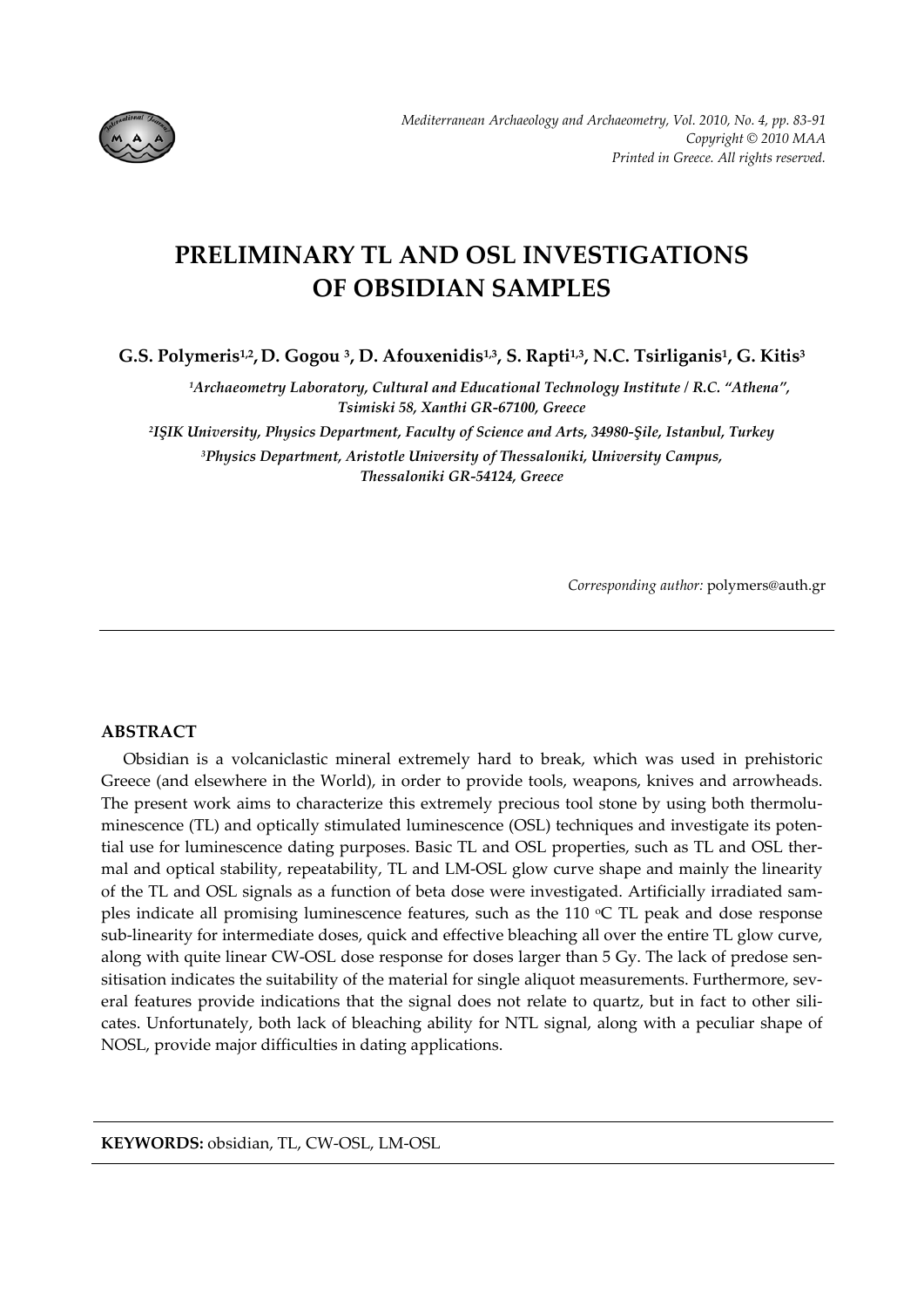## **1. INTRODUCTION**

Luminescence dosimetry is an important part of solid‐state dosimetry and incorporates processes whereby energy absorbed from ioniz‐ ing radiation is later released as light. Its appli‐ cations cover various fields, such as medical, environmental, personal, and retrospective do‐ simetry (McKeever, 2001). Examples of the latter fall in two major categories, namely the lu‐ minescence dating and accidental dosimetry (Bailiff, 1994; Liritzis, 2000).

Both fields involve the use of natural do‐ simeters in order to evaluate the absorbed dose over a long period of time. In nature, there are different quartz and/or feldspars based miner‐ als that have appropriate luminescence proper‐ ties and so they can be used as dosimeters either for environmental or retrospective dosimetry. Therefore, the need of using natural materials that have appropriate luminescence properties is evident.

The objective of this study is to explore the thermally and optically stimulated luminescent (TL and OSL respectively) properties of a sam‐ ple of obsidian, a widespread geological mate‐ rial in the Mediterranean region, in order to ob‐ serve the viability of its use as radiation do‐ simeter.

## **2. MATERIALS & METHODS**

Obsidian is a volcaniclastic mineral ex‐ tremely hard to break. Due to this specific property, it was used in ancient Greece, in order to provide sharp edges for tools as well as weapons such as knives and arrowheads. Ob‐ sidian exchange systems within the Mediterra‐ nean, Europe and Anatolia consisted of large regional networks in which obsidian was pro‐ cured and transported beginning in the Neo‐ lithic Period (6000 – 3000 BC). In the Aegean region, the Melos obsidian source was exten‐ sively exploited. As a result, Melos obsidian is frequently found in many archaeological con‐ texts thought the Late Bronze Age (Stevenson et al., 2002). Prehistoric people traded obsidian from Melos island of the Aegean Sea with mainland Greece, Asia Minor, as well as all over the Mediterranean Sea. Therefore, obsidian

is one of the most widely distributed natural glasses in the Aegean Region and could poten‐ tially constitute a powerful chronological tool for the study of regional archaeological sites. The recent progress in obsidian hydration dat‐ ing (Liritzis et al., 2007; Liritzis and Laskaris, 2009) and characterization (Liritzis, 2008) has gained an international interest; however, lu‐ minescence dating applications of obsidian are rarely reported in the literature (Göksu and Turetken, 1979). In the present work, prelimi‐ nary measurements regarding basic thermolu‐ minescence (TL) as well as optically stimulated luminescence (OSL) properties were obtained, using natural obsidian recovered from Melos, in order to evaluate its potential use in archaeo‐ logical dating and retrospective dosimetry.

As all other volcaniclastic minerals, obsidian is an amorphous glass composed largely of sili‐ con, the presence of which was confirmed by preliminary μ‐XRF measurements that were obtained from obsidian's analysis. Neverthe‐ less, the presence of quartz inclusions inside its matrix was very recently established in the case of Melos obsidian (Liritzis et al., 2007). How‐ ever, in order to study thoroughly its chemical composition, further and thorough XRD and SEM analyses are required.

In general, Obsidian is a Rhyolite glass in which the common presence of Quartz, Orthoclase and Mica crystals has been generally es‐ tablished (Read, 1971). The chemical composi‐ tion of obsidians, as known so far, in combina‐ tion with its wide spread use in ancient Greece, especially in the region of the Mediterranean Sea, constitute two powerful motivations for further investigation of this material for lumi‐ nescent dosimetry purposes.

The material used in the present study is a natural obsidian sample of black color, obtained from Melos island, Greece. The original piece was crushed and grains of dimensions 4 – 11 μm were selected and then deposited on alumi‐ num discs of 1 cm2 area. In order to reduce the effects of surface defects induced due to crush‐ ing, the sample was acid washed after crushing. Precipitation on discs was performed despite the problems of hydration of fine grains. Fur‐ thermore, given that obsidian is highly hygro‐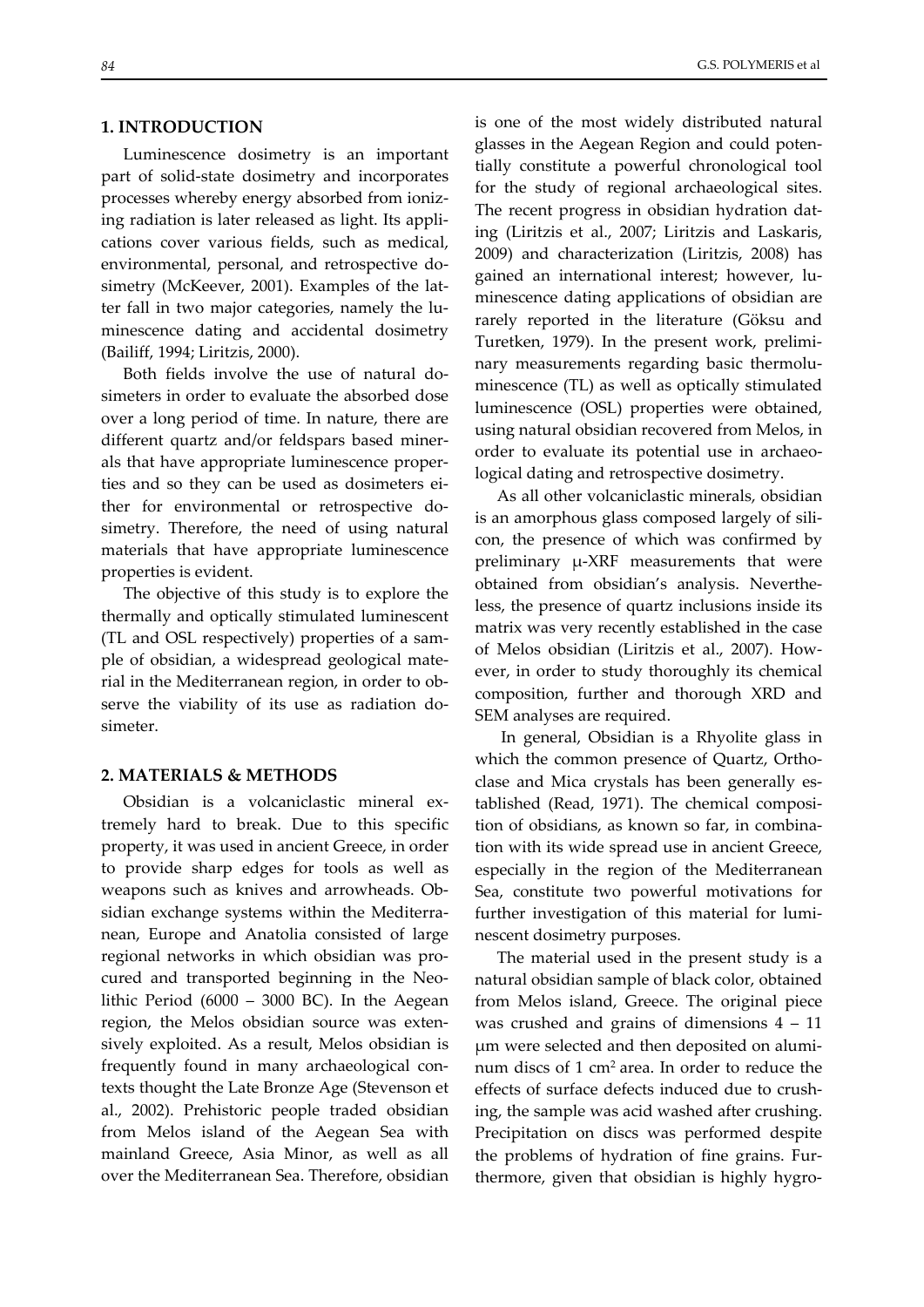scopic, before precipitation as well as while storing, the samples were kept at 80  $°C$ , in order to avoid possible spurious TL.

All luminescence measurements were per‐ formed using the RISØ TL/OSL reader (model  $TL/OSL - DA - 15$ , equipped with a highpower blue LED light source, a 0.0785 Gy/s 90Sr/90Y *β***‐** ray source. The reader is fitted with an EMI 9635QA PM Tube (Bøtter‐Jensen et al., 2000). All OSL measurements were performed using a Hoya  $U - 340$  filter, while TL measurements were performed using a combination of a Pilkington HA –3 heat absorbing and a Corning 7 – 59 blue filter. Unless otherwise stated, all conventional OSL measurements were per‐ formed either at room temperature (RT) or 125 oC. In the former case, no preheat was applied, while in the latter case preheat at  $160 °C$  was previously applied.

## **3. EXPERIMENTAL RESULTS**

## *3.1 Natural TL*

Fig. 1A presents a glow curve of natural TL (NTL) signal of obsidian, measured up to a maximum temperature of 500  $\degree$ C, using a heating rate of  $1 \text{ }^{\circ}C/s$ , in order to avoid significant temperature lag between the heater plate and the samples. The main characteristic of this rather intense glow curve is that it has the form of a continuum centered on 340 °C. The FWHM of the NTL glow peak is 80  $\degree$ C. These features are the same even in the case where NTL is measured using a Hoya U – 340 filter; however, this is not the case for the intensity also, since in the latter case it is greatly decreased.

According to the TL peak shape methods theory (Kitis and Pagonis, 2007), this feature provides indication for the NTL signal to consist only of one single, unique TL glow peak of second kinetic order. This result however, was not established by initial rise measurements. The initial rise technique results, presented in Fig. 1B, indicated the presence of two glow peaks to the NTL glow curve of obsidian; one main dosimetric and dominant peak in the temperature region 290–  $370$  °C, which activation energy was estimated to be  $\sim$ 1.23 ± 0.08 eV. This result is in accordance

to the corresponding activation energy values yielded by peak shape methods (1.18 eV). Furthermore, a second satellite TL glow peak was yielded in the temperature region 400 – 440  $\rm{O}^{\circ}$ C, with activation energy of 1.33  $\pm$  0.13 eV. However, this curve does not appear clearly in the TL curve, probably due to its much lower intensity relative to main dominant one. Similar results were also yielded by the deconvolution analysis undertaken, indicating a half life of the order of 0.5 Ma.



**1A: Natural TL (NTL) glow curve signal of obsidian**



**Fig. 1B: Initial rise (I.r.) plot for the NTL signal of ob‐ sidian. For both figures, the heating rate applied was 1 oC/s.**

However, these activation energy values are probably underestimated, due to the fact that the luminescence emitted from obsidian suffers from thermal quenching. This was verified after using different heating rates, ranging between 0.25 and 4 K/s. Then, the integrated NTL signal is decreased by a factor of 0.23.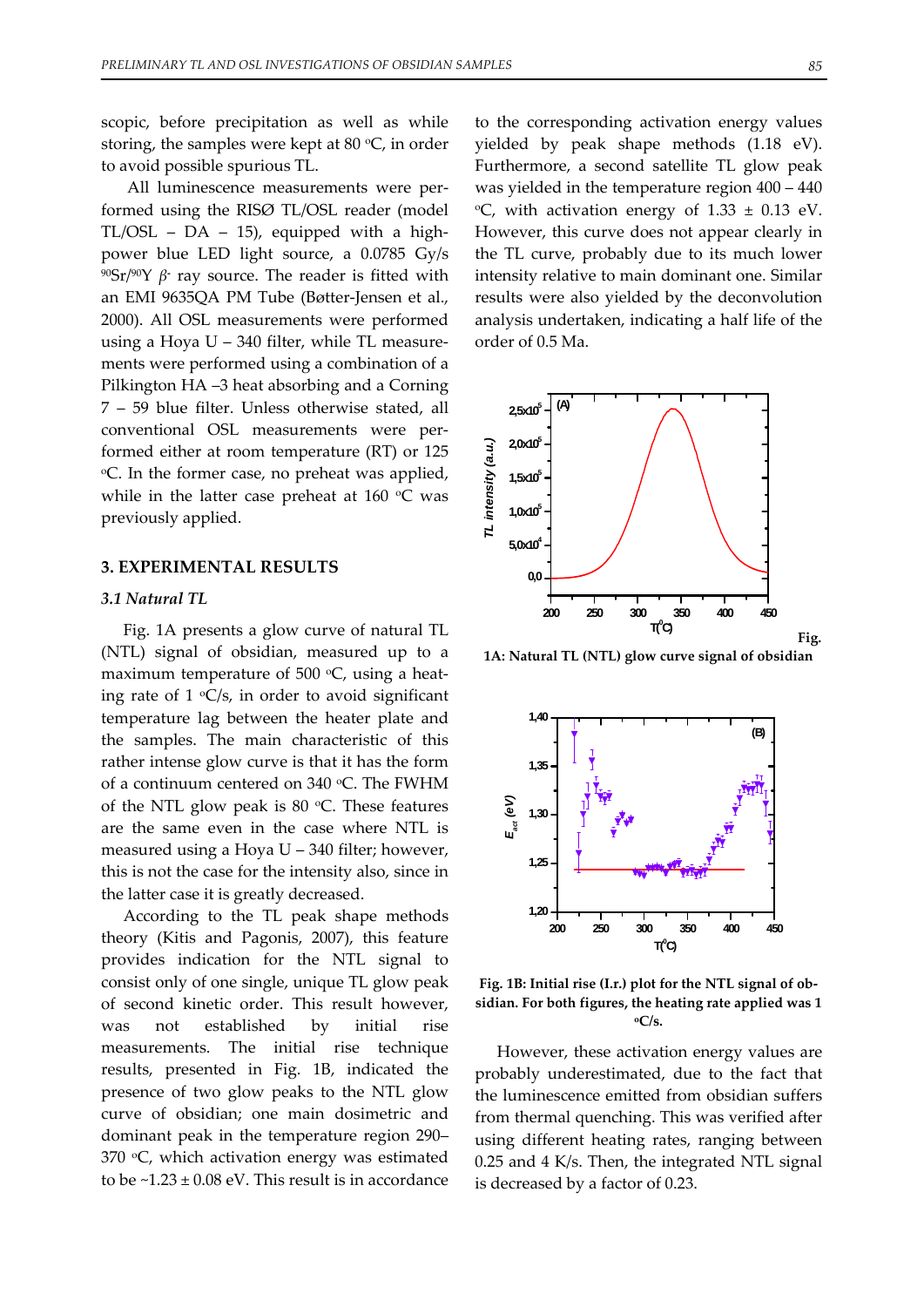#### *3.2 Bleaching of NTL*

The bleaching ability of obsidian was stud‐ ied using 40 different aliquots, divided into dif‐ ferent groups of four aliquots each. Two samples of each group were exposed to sunlight produced by a SOL – 2 simulator lamp (Dr Hönle) for the same time, while the other two samples of each group were exposed to light produced by the blue LEDs of the RISØ TL/OSL reader (emitting at 470 nm, FWHM 40 nm). 10 variable lengths of time exposure were applied, covering the range between 0 and 2 hours. Samples from the first group were measured in order to obtain the natural luminescence signal. After each exposure, the residual luminescence signal was measured for both aliquots of each sub‐group and averaged. Results are presented in Fig. 2.



**Fig. 2: Residual level of the NTL signal, as a function of the time exposure to (a) sunlight produced by a SOL– 2 simulator lamp (Dr Hönle), (circles) (b) light produced by the blue LEDs of the RISØ TL/OSL reader (emitting at 470 nm, FWHM 40 nm, squares). Each experimental point corresponds to the mean value of the two measurements carried out in two dif‐ ferent aliquots.**

Unfortunately, this NTL glow peak seems to be unbleachable using both blue LEDs (emitting at 470 nm, FWHM 40 nm) and/or a solar simu‐ lator SOL II (Dr Hönle). This extremely hard‐to‐ bleach NTL signal could possibly affect the measurements of natural OSL signal (NOSL) from obsidian.

#### *3.3 TL after artificial irradiation*

Fig. 3 presents a glow curve corresponding to the dose of 256 Gy *β‐* irradiation in the labo‐

ratory. The NTL signal has been previously re‐ moved. Taking into account that obsidian consists mainly of silicates, its glow curve shape should be the sum of all overlapping peaks due to those minerals, such as quartz and/or feld‐ spars. As it was further experimentally revealed, the TL signal after artificial irradiation consists of several prominent overlapping peaks, including those that are typical for sili‐ cate‐dominated minerals, such as the glow peaks at Tmax~90 oC (*P1*), ~165 oC (*P2*), ~200 oC ( $P3$ ) and at ~ 255 °C ( $P4$ ). In order to distinguish the individual glow peaks, a computerized glow curve deconvolution (CGCD) analysis



should be used.

**Fig. 3: Glow curve corresponding to the dose of 256 Gy of artificial** *β***‐ irradiation, after the NTL signal has been previously removed. TL glow peaks at Tmax~90 oC (***P1***), ~165 oC (***P2***), ~200 oC (***P3***) and at ~ 255 oC (***P4***) are prominent as well as typical for silicate‐dominated minerals.**

The sensitization study of obsidian was per‐ formed versus both successive irradiation – TL measurement cycles, as well as annealing tem‐ perature. In the latter case, five different anneal‐ ing temperatures were applied. Results are pre‐ sented in Fig. 4A, normalized over the sensitivity of the un‐annealed sample. The lack of sensi‐ tization versus annealing temperatures, pro‐ vides a strong argument regarding the volcanic origin of the sample. Furthermore, due to this volcanic origin of the obsidian, sensitivity of unheated sample is not changed before and af‐ ter first TL measurement, implying the absence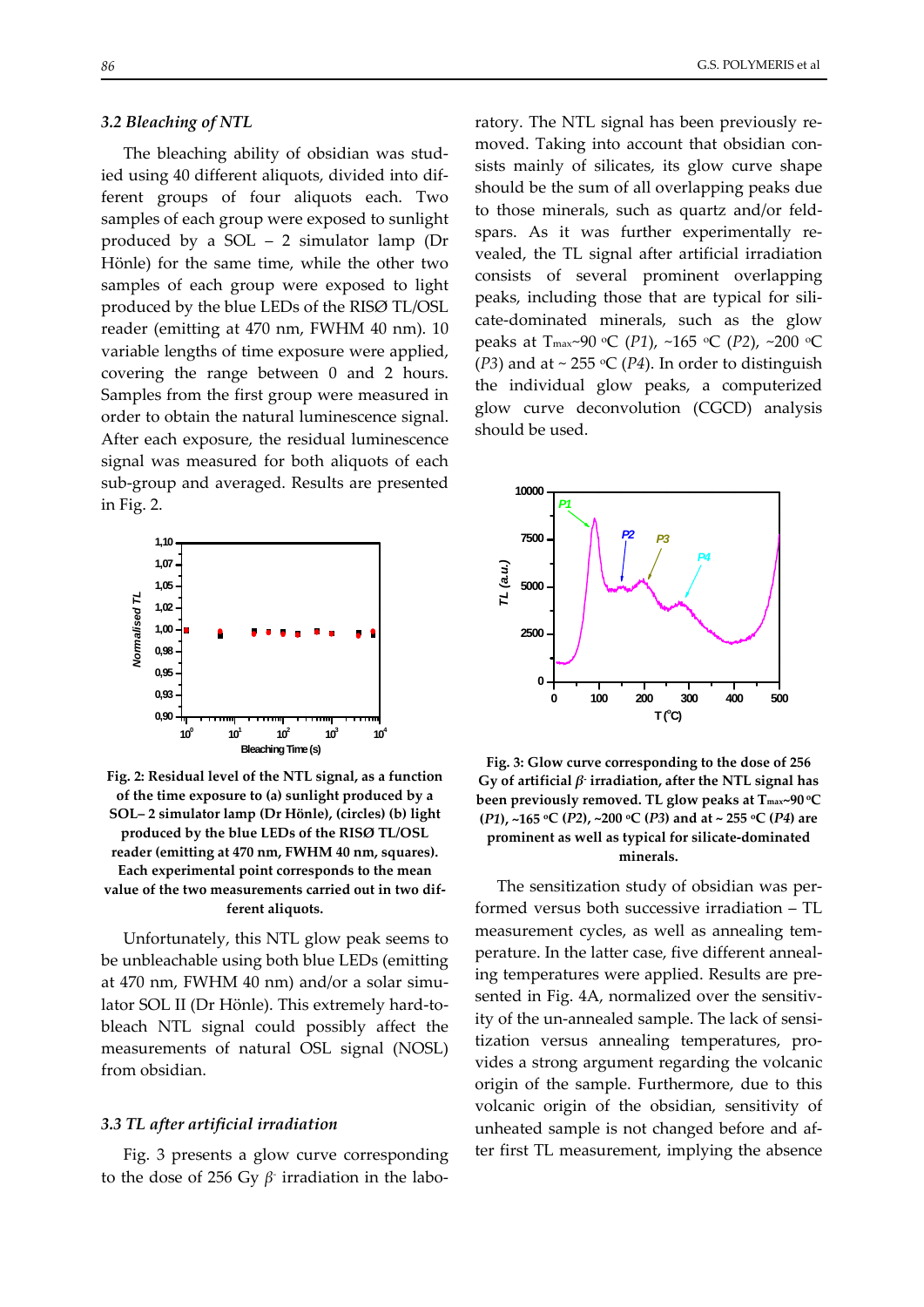of sensitization while measuring natural and artificially irradiated signals.

In the former case, 11 successive irradiations – TL measurement cycles were applied on the same aliquot. Three different aliquots were used, each one corresponding to different dose. The doses delivered were 16 Gy in the first case, 75 in the second and 150 for the third. Fig. 4B presents the TL sensitivity for the case of glow peak ( $P1$ ) at T<sub>max</sub>~90 °C as a function of both the successive cycles of irradiation – TL readout, normalized over the sensitivity of the first measurement. This TL peak is typical of the quartz TL glow curve; therefore it is very inter‐ esting to study it. No sensitization is recorded, and furthermore, this sensitization pattern is similar regardless of (a) the dose delivered and (b) the glow peak studied. The TL glow peaks sensitization versus repeated cycles recorded, indicate the suitability of the sample for single aliquot TL measurements (Michael and Zacha‐ rias, 2006).



**Fig. 4: Normalised TL sensitivity as a function of (A), the annealing temperature, normalised over the sensi‐ tivity of the un‐annealed sample, (B) successive cycles of irradiation – TL readout, normalized over the first cycle.** 



Fig. 5: TL dose response curves for the peak heights of the four main, prominent individual glow peaks P1, P2, P3 and P4. The dose region studied was between 1 and 512 Gy. Note the logarithmic axes. Solid lines represent the regression line derived from the equation  $Y=A \cdot D^B$ , where B values have been calculated for the linear region **of each dose response curve and are presented for each figure independently.**

#### *3.4 TL Dose Response*

Fig. 5 presents the TL dose response curves in the region between  $1 - 512$  Gy, for the four glow peaks at T<sub>max</sub> ~ 90 °C (*P1*), ~165 °C (*P2*), ~200  $\circ$ C (*P3*) and at ~ 255  $\circ$ C (*P4*) (figures A, B, C and D respectively). The  $90 °C$  glow peak of quartz, a glow peak with unique interest in the thermoluminescence, seems to present a sub‐ linear response in the dose region between 1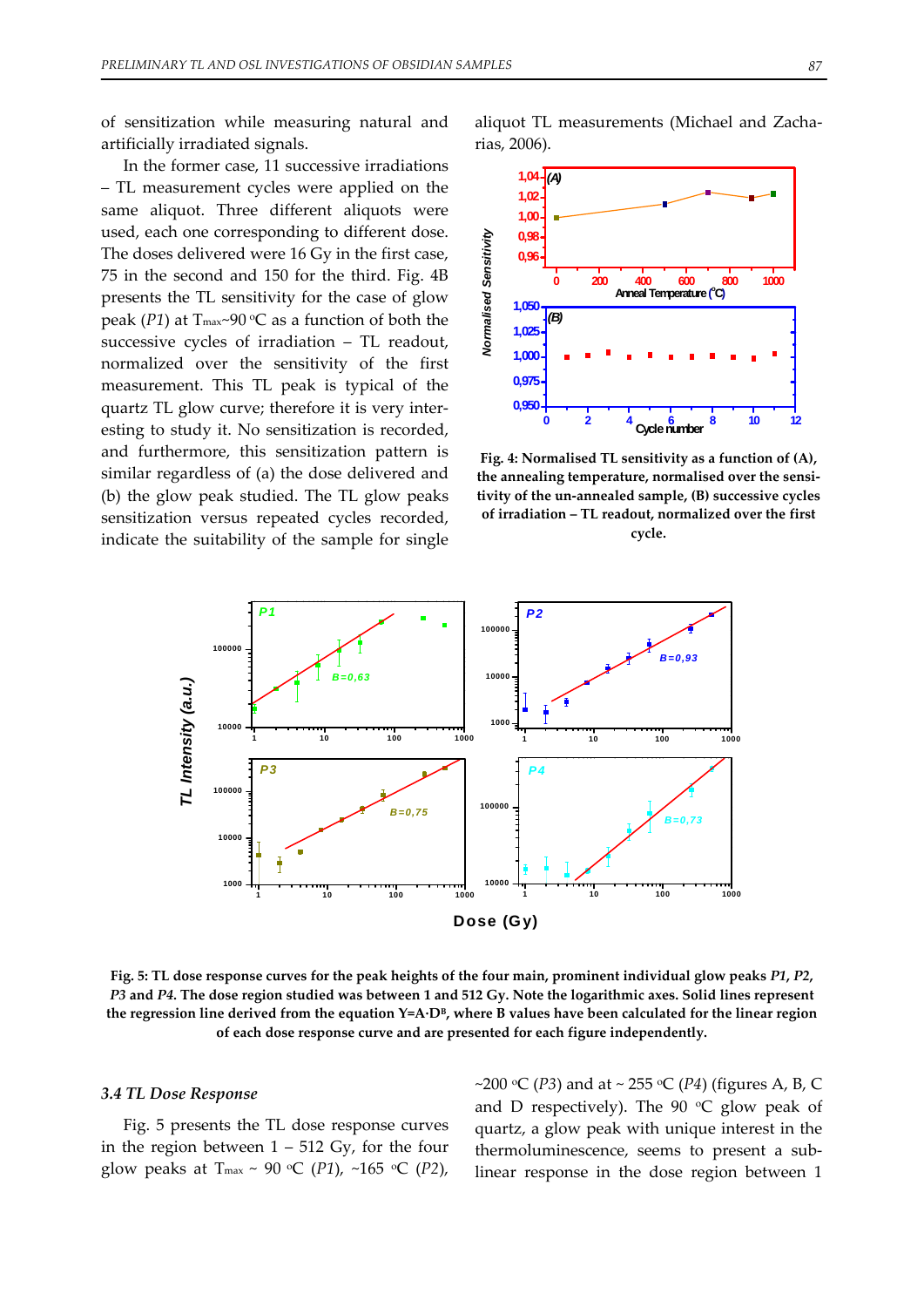and 100 Gy. This is a typical characteristic for annealed quartz samples (Polymeris et al., 2006). The glow peaks *P3* and *P4* also exhibit sub-linear response, but in the dose region between 10 and 1000 Gy. Finally, the behavior of glow peak P2 is almost linear in the dose region ranging from 5 to 500 Gy.

#### *3.5 Artificial OSL*

Fig. 6 presents a selection of Continuous Wave OSL (CW‐OSL) decay curves correspond‐ ing to 2, 16, 64 and 256 Gy of artificial *β***‐** irradia‐ tion in the laboratory, after the NTL signal has been previously removed. The CW‐OSL signal of obsidian, for all doses studied, presents simi‐ lar features, such as one initial and quickly de‐ caying part, which is preceded by a second slow decaying signal, whose shape is extremely flat with very large intensity (well above 2000 counts/s), compared to the OSL background signal (~90 counts/s).



**Fig. 6: CW‐OSL decay curves corresponding to beta doses of (a) 2, (b) 16, (c) 16 and (d) 256 Gy after the NTL signal has been previously removed. Inset: LM‐ OSL curves corresponding to the dose of 256 Gy** *β***‐ irradiation in the laboratory, obtained at both RT and 125 oC, after the NTL signal removed.**

The inset of Fig. 6 presents LM‐OSL glow curves corresponding to the dose of 150 Gy from artificial *β***‐** irradiation in the laboratory, after the NTL signal has been previously re‐ moved, for the two measuring temperatures described in section 2. These LM‐OSL meas‐ urements were performed in order to check the bleaching ability of obsidian. Therefore, after each OSL measurement, the respective Residual TL (RTL) glow curve was received. These RTL glow curves (b and c respectively) are presented in the lower panel (I) of Fig. 7. At the same figure, in both panels, curve (a) corresponds to the TL glow curve received immediately after irra‐ diation with 150 Gy without any bleaching. Upper panel of Fig. 7 presents the difference between bleached and unbleached TL glow curves for both measuring temperatures.

Since the presence of quartz inside obsid‐ ian's-matrix was previously established, it is expected that the LM‐OSL signal measured at RT should include the component correspond‐ ing to the  $110^{\circ}$ C TL peak in quartz (Kiyak et al., 2008; Polymeris et al., 2009).



**Fig. 7: Panel (I) presents RTL curves after no LM‐OSL (a), LM‐OSL at RT (b) and at 125 oC (c). Panel (II) presents the respective unbleached minus bleached glow curves.**

This is also further supported by both inset of Fig. 6 as well as by both panels of Fig. 7. However, while measured at 125  $\mathrm{C}$ , the LM-OSL signal seems to be featureless, indicating a strong amorphous phase. Nevertheless, it seems that blue bleaching seems to be continuous, all over the entire TL glow curve, without affecting selectively a specific part of the latter. The hightemperature part of the TL glow curve, i.e. for temperatures >400  $\degree$ C is bleached as well. Uni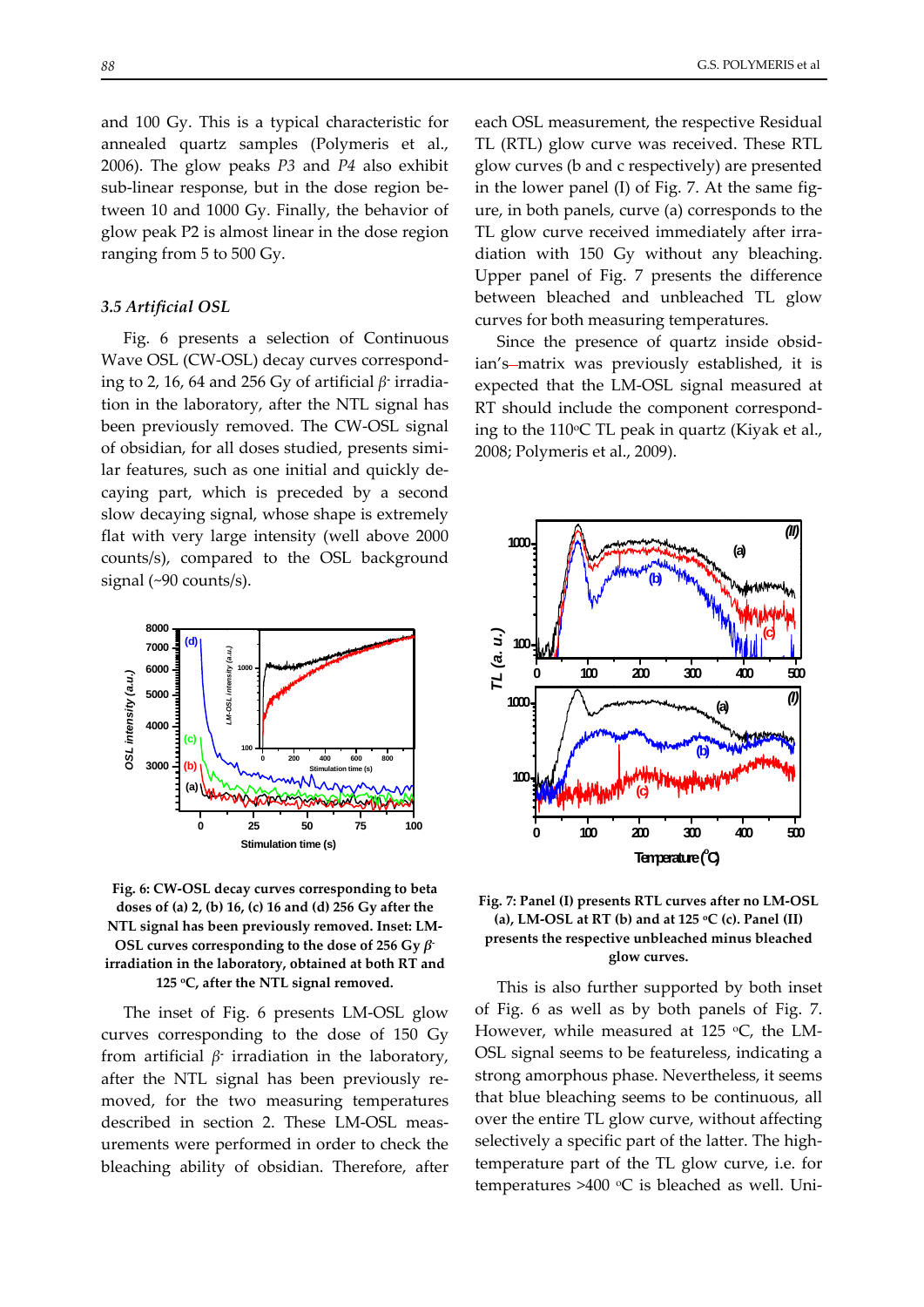form bleaching of regenerated TL across a wide glow curve temperature range, in conjuction with the absence of any predose enhancement for P1, is often taken as an indication that the signal does not relate to quartz, but in fact to other silicates (Galli et al., 2006). However, Kitis et al., (2010) has recently demonstrated that uni‐ form and not trap selective bleaching occurs even in quartz samples. Pulse annealing experiments could possibly be more selective in terms of locating OSL signal origins.

Fig. 8 presents the OSL dose response curves in the region between  $1 - 512$  Gy. In order to get this curve, the initial OSL intensity during the first second of stimulation was used, after sub‐ traction of the final second as a background signal. Despite this extremely flat CW-OSL signal, with very large intensity "tail", the dose response curve seems to be fairly linear for doses larger than 10 Gy.



**Fig. 8: CW‐OSL dose response curve. Note the loga‐ rithmic axes. Solid line represents the regression line derived from the equation Y=A∙DB.**

## *3.6 Natural OSL*

Natural OSL (NOSL) signal was investigated and found to consist of one component, whose shape is rather peculiar and extremely flat with intensity as large as 20 times the OSL back‐ ground signal. This is exactly similar to the CW‐ OSL tail after artificial irradiation. This NOSL signal is presented in Fig. 9, together with a background OSL signal for comparison. The latter corresponds to an OSL measurement re‐ ceived after TL measurement. The shape of NOSL was already expected, since bleaching of the NTL signal was not efficient according to Fig. 2. NOSL does change neither shape nor in‐ tensity, even after 20 ks of illumination using commercial blue LEDs, implying that this shape could possibly be attributed to the presence of intense photoluminescence signal.



**Fig. 9: Natural OSL signal of obsidian, measured at 125oC**

In order to check for photoluminescence, several fresh aliquots were prepared and sub‐ sequently were irradiated with varying doses, without previously removing the natural luminescence signal. A selection of CW‐OSL curves in the framework of this additive dose OSL pro‐ cedure is presented in Fig. 10.



**Fig. 10. NOSL plus artificial** *β* **signal decaying curves of obsidian for (a) 32, (b) 64, (c) 128, (d) 128 and (e) 512 Gy**

As the this Fig. reveals, adding extra doses over the natural OSL signal causes an increase of the latter. This result could imply that this shape and intensity of NOSL signal could not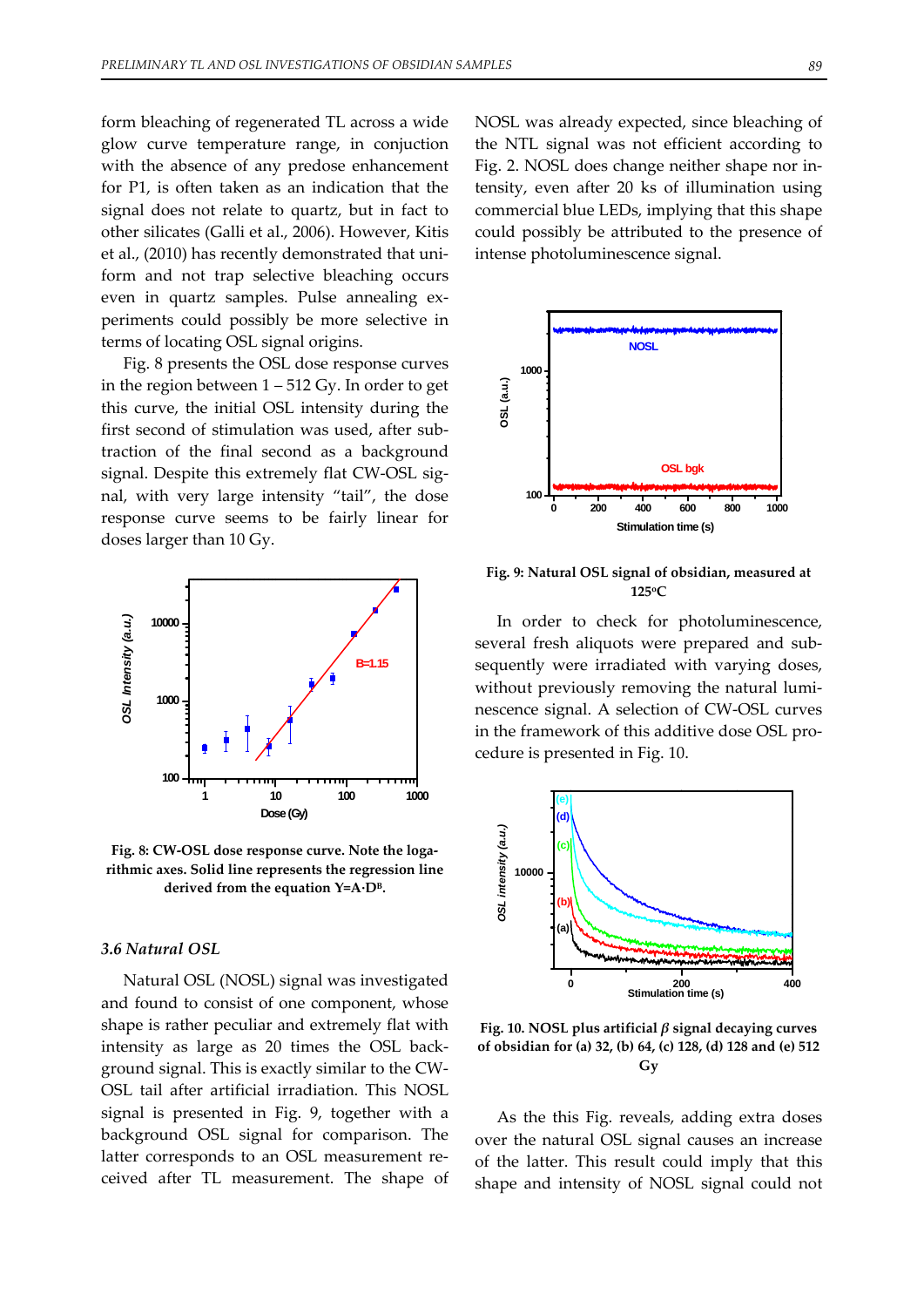be attributed to photoluminescence. Alternatively, it could be explained in the framework of the presence of an extremelly slowly decaying OSL component, exhibiting quite large lifetime. However, this component could possibly not be related to eviction of charge from a colour centre, since the color of the samples does not change following heating or bleaching. Study of absorption spectra before and after bleaching and heating could be very useful.

## **CONCLUSIONS**

Basic thermally and optically stimulated lu‐ minescent (TL and OSL) properties of obsidian were studied in the present work.

The natural TL signal consists of one single TL peak of second order kinetics, centred at about 340  $\degree$ C, along with a satellite peak of much lower intensity at  $\sim$  420 °C. This TL peak was proved to be unbleachable using both blue LEDs (emitting at 470 nm, FWHM 40 nm) and/or a solar simulator SOL II (Dr Hönle), while it suffers from thermal quenching. The artificially irradiated TL signal from obsidian yields all TL features of silica dominated mate‐ rials, such as the 110  $\degree$ C TL peak and dose response being sub‐linear for intermediate doses. However, the lack of sensitisation indicates the suitability of the material for single aliquot measurements.

Artificially irradiated samples seem to be easily and effectively bleached all over the entire TL glow curve, even in the hightemperature part of it. CW‐OSL dose response is fairly linear for doses larger than 5 Gy. However, the presence of a large and hard to bleach natural signal, which contrasts with easily bleachable signals induced by laboratory irra‐ diation, provides major difficulties in dating applications.

Further work is required towards the origin of OSL signal, in order to seek for an alternative and suitable zeroing mechanism. Finally, anomalous fading from the glassy structure, the orthoclase, mca, and/or quartz microcrystals should also be checked.

## **ACKNOWLEDGEMENTS**

The present work was partially funded by the Greek General Secretariat of Research and Technology and the E.C., under the programme "Excellence in Research Institutes GSRT (2<sup>nd</sup> round)", sub-programme "Support for Research Activities in C.E.T.I.".

## **REFERENCES**

Bailiff, I. K., 1994. The pre – dose technique. *Radiation Measurements* 23, 471 – 479.

- Bøtter Jensen, L., Bulur, E., Duller, G. A. T., Murray, A. S., 2000. Advances in luminescence in‐ strument systems. *Radiation Measurements* 32, 523 – 528.
- Galli, A., Martini, M., Montanari, C., Panzeri, L., Sibilia, E., 2006. TL of fine‐grain samples from quartz‐rich archaeological ceramics: Dosimetry using the 110 and 220°C TL peaks. *Radia‐ tion Measurements* 41, 1009‐1014.
- Göksu, H.Y., Turetken, N., 1979. Source Identification of obsidian tools by thermoluminescence. *PACT* 3 (1979), 356.
- Kitis, G., Pagonis, V., 2007. Peak shape methods for general order thermoluminescence glow peaks: a reappraisal. *Nuclear Instruments and Methods in Physics Research B* 262, 313 – 322.
- Kitis, G., Kiyak, N.G., Polymeris, G.S., Tsirliganis, N.C., 2010. The correlation of fast OSL compo‐ nent with the TL peak at 325 oC in quartz of various origins. *Journal of Luminescence* 130,  $298 - 303.$
- Kiyak, N.G., Polymeris, G.S. and Kitis, G., 2008. LM‐OSL thermal activation curves of quartz: Rele‐ vance to thermal activation of the 110 °C TL glow peak. *Radiation Measurements* 43, 263 – 268.